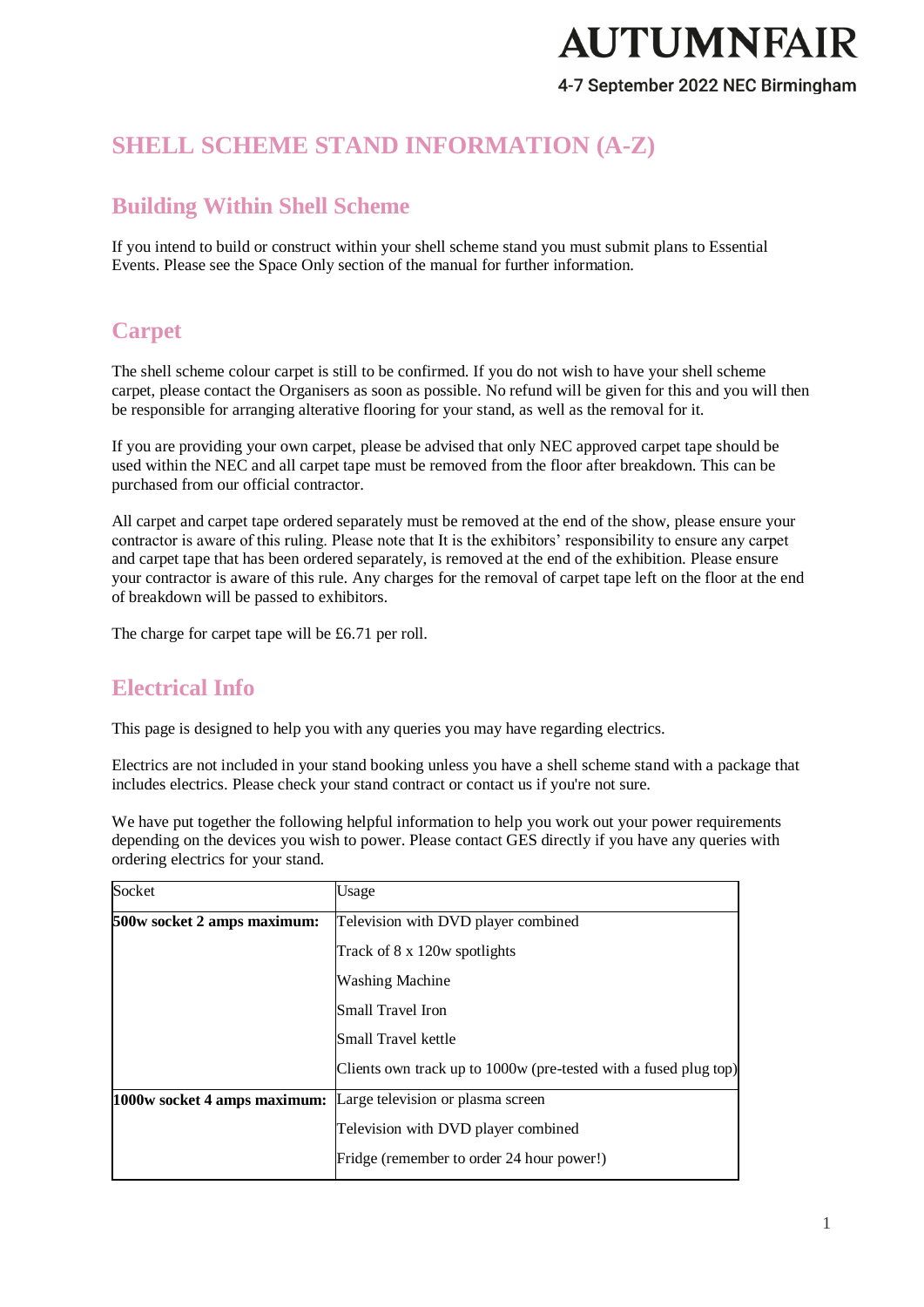#### 4-7 September 2022 NEC Birmingham

|                                      | Track of 8 x 120w spotlights                                     |
|--------------------------------------|------------------------------------------------------------------|
|                                      | Small Travel iron / kettle                                       |
|                                      | Clients own track up to 1000w (pre-tested with a fused plug top) |
| 2000w socket 8 amps maximum:         | Standard irons                                                   |
|                                      | Microwave                                                        |
|                                      | Vacuum Cleaner                                                   |
|                                      | Small coffee machines                                            |
|                                      | Toaster                                                          |
| 3000w socket 13 amps maximum: Kettle |                                                                  |
|                                      | Coffee machine                                                   |
|                                      | Spur unit for water heater                                       |
|                                      | Clothes steamer                                                  |
|                                      | Large freezers (remember to order 24 hour power!)                |

#### **How many spotlights should I order?**

The general rule of thumb is that for a shell scheme stand, 1 spotlight will light 3sqm of space. This may not apply to space only stands which are often not as simplified in design.

Please note, some shell scheme stands have electrical packages included. If you are unsure, please contact us.

#### **Can I use an extension lead?**

You are permitted to use 4-way extension leads, but please note one 4-way lead should be used per fixed socket outlet, subject to a maximum loading of 500 watts total and its plug should be fused accordingly. The maximum flexible cord length is 2 metres from plug to equipment. Multi-way plug-in types cannot be used.

The only socket suitable for use with a 4 plug extension lead is a 500w socket.

#### **Why have I had a £17.80 testing charge added to my order?**

As from July 2012 all electrical contractors were required to test their electrical installation to a minimum standard demonstrated by BS 7671 17th edition. Therefore, any stand ordering any electrical supply at all is subject to one £17.80 testing charge which covers the overall costs of carrying out this additional testing within the short space of time that we have in an exhibition build-up.

#### **Can I use my own lighting?**

Clients own lighting can be used if tested to the required standard (BS 7671) or if the lighting is terminated with a Domestic UK plug then it must be P.A.T tested. These tests should be carried out prior to arriving on site by a qualified electrician.

#### **Top Tip…**

A quick way for you to figure out how many watts you'll need is to check your appliance, find out how many amps it uses then multiply that by 240 (UK volts from mains power) and then you'll have your answer. Example: A TV says it uses 1.6 amps, if you multiply that by 240; you get 384 watts so you'll need at least a 500watt socket.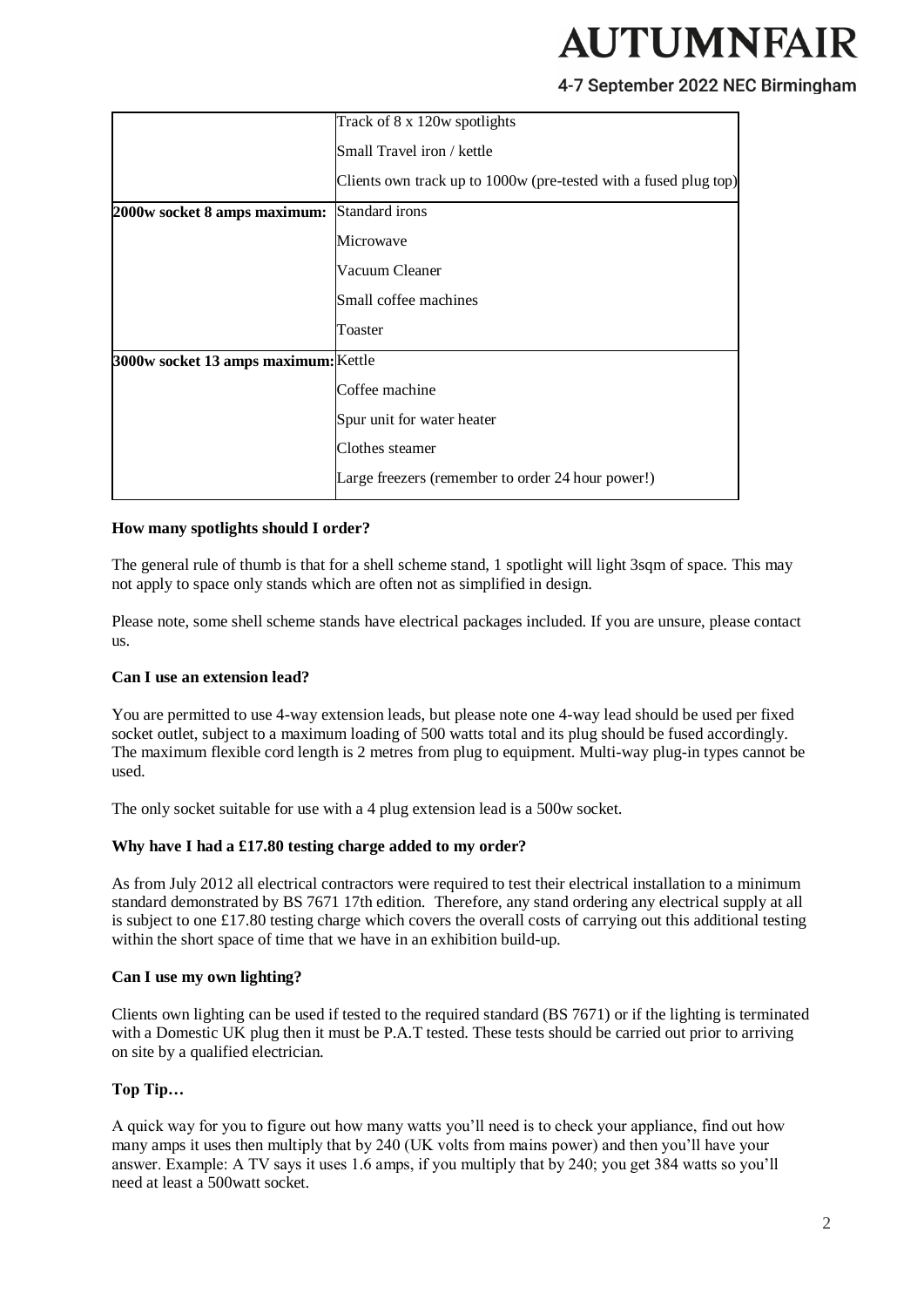#### 4-7 September 2022 NEC Birmingham

## **Furniture**

As an exhibitor, you will need to provide your own furniture - unless a package has been agreed with the Organisers. GES is the official furniture supplier for the show.

Should you wish to order any furniture, or additional items, please do so at your earliest convenience.

## **Graphics**

Whether you're after adhesive logos, pop-up banners or seamless wall panels, graphics are a great way of boosting your brand presence on-site. GES, our official show partners, have created a couple of guides to help you start your brand journey:

## **Height Restrictions**

The height of your stand will depend on the type of shell scheme you receive.

If you have a GES complete shell scheme stand it is not possible to erect anything higher than 2.43m within (floor to underside of ceiling grid) without prior arrangement.

Should you wish to exceed this height please contact us.

## **Nameboard**

Nameboards are supplied to all shell scheme stands. You will receive one nameboard per open side. Please remember to complete the shell scheme nameboard form to indicate how you wish your company name to appear.

In the event that this form is not received, your nameboard will be made up with the name on your original stand contract and any changes onsite will be subject to a charge.

Should you wish to personalise your nameboard and display a company logo on your nameboard, GES will be able to provide you with a quote.

It is important that your details remain consistent on all listings of the show, i.e. show catalogue, online profile etc., for the ease of all visitors.

### **Pillars**

There are a number of pillars located in the halls. Please check with the Organisers for the exact location of pillars in your stand area.

The pillars will not be clad unless they form part of your shell scheme back wall.

If you are on a shell scheme stand and you wish for these pillars/columns to be clad, please contact GES and they will supply you with a quote.

## **Platforms / Ramps**

#### **Platforms**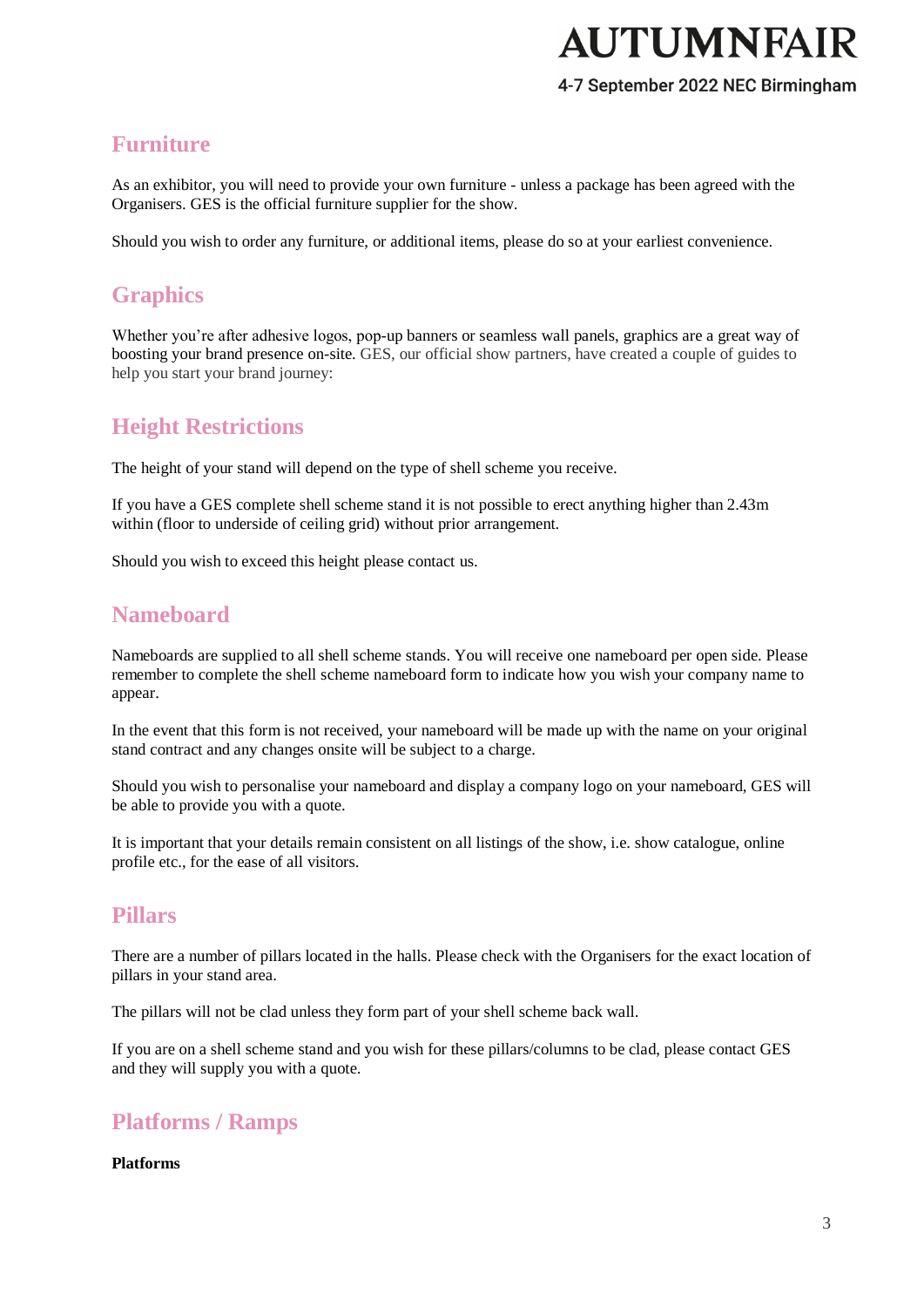### 4-7 September 2022 NEC Birmingham

If you intend to lay a platform before laying carpet, it must be of natural timber with a minimum thickness of 25mm nominal. Wood, chipboard, or block board used for a floor must be a minimum thickness of 18mm.

Platforms must be of a strength and stability to carry and distribute the weight of stand fitting, stand personnel and visitors and exhibits having regard to the loading limits of the floors.

The general height of platforms should be 100mm. We advise that any platform should not exceed 170mm in height (one step) and consideration must be given to accessibility for people with disabilities and apply with DDA regulations.

Platforms higher than 600mm are regarded as a complex structure and must be submitted with proof of structural integrity.

Traps must be cut into platforms to provide access to the electricity and other service boxes in the building floor. Open corners of stand floors and platforms should be splayed, rounded or angled, if not protected by heavy exhibits, to avoid sharp corners and tripping hazards.

#### **Any raised platform on your stand should have a clearly outlined edge. The edge needs to be a contrast from the main floor covering in order to be clearly seen.**

#### **Ramps**

Under **[Equality Act 2010](https://www.legislation.gov.uk/ukpga/2010/15/contents)** (Formally the Disability Discrimination Act) exhibitors have a duty to make reasonable adjustments to ensure all persons are able to access their stand and products. Please consider the design and layout of your stand in the planning stages to take into account access onto your stand i.e., by providing a ramp for wheelchair users if you build a platform. If you build a ramp the minimum width for the access ramp is 1500mm. The gradient should be no greater than 1:12.

The surface of any ramp should be imperforate and non-slip in texture. Any ramp must have minimum clear headroom of 2m throughout.

### **Shell Scheme Enhancement**

Exhibiting with shell scheme is the most straight-forward and cost-effective way to enjoy live marketing. Your shell scheme is a blank canvas for you to paint any story you like, and our official contractors, GES, are here to help. A standard shell scheme looks clean, crisp, and functional. However, it has the potential to be so much more and can help be the platform to project your brand and your brand story to engage passers-by.

GES have come up with a  $1 - 5$  stars set of options for enhancing your shell scheme so you can really stand out from the crowd.

### **Shell Scheme**

The official shell scheme contractor, GES, must carry out all construction work on the shell scheme.

All exhibitors are required to comply with the below Shell Scheme regulations;

 If you intend to do any construction within the confines of your shell scheme stand you will need to submit your stand plans, Risk Assessment for the construction activity, Method Statement and Construction Phase Plan to Essential Events. Please note that this is subject to approval.